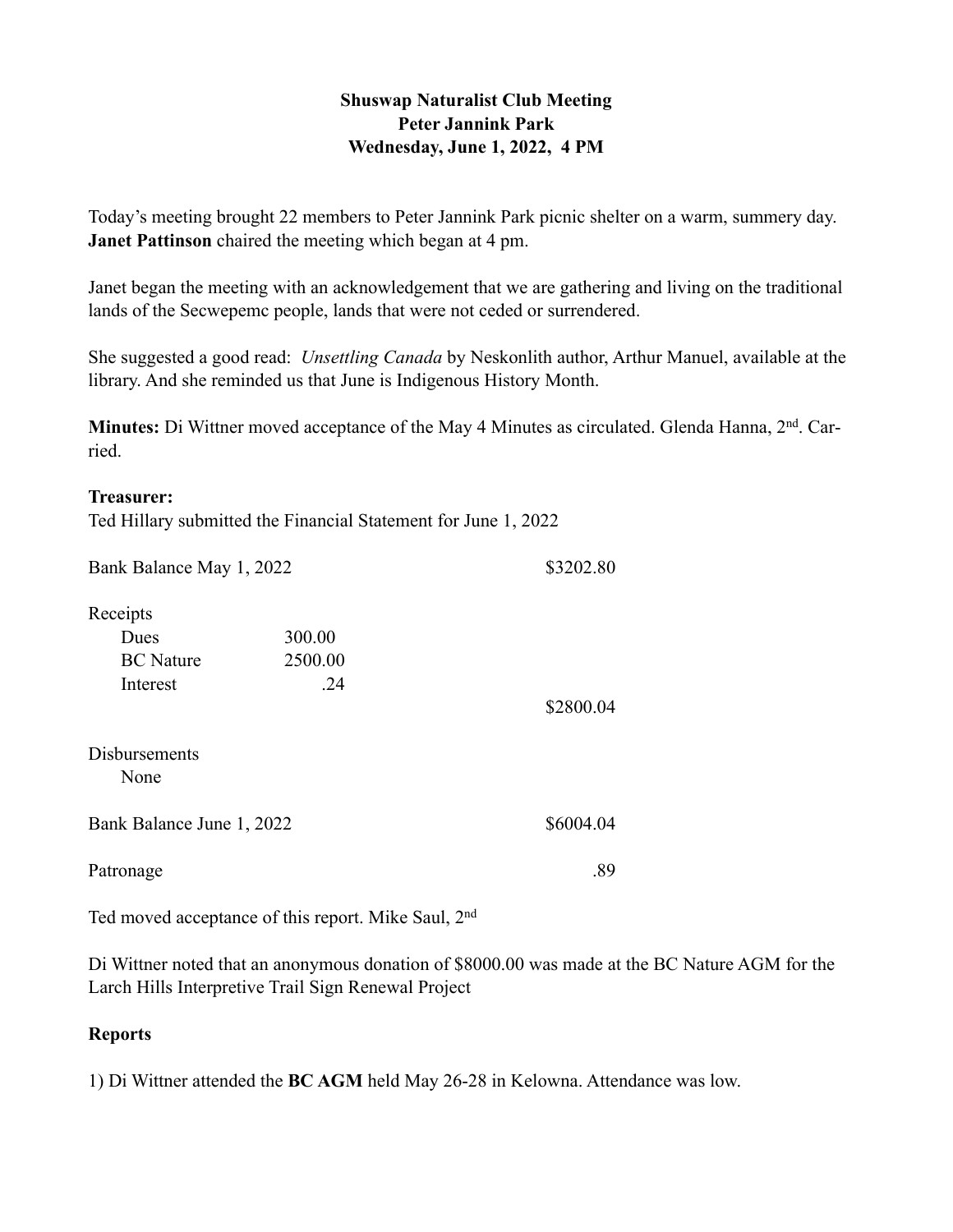a) There are a number of Clubs dealing with a lack of President, as we are. Solutions suggested included inviting more young people to participate in Club events, limiting the term of office of President to 2 years plus one year as Past President.

 b) Di has previously attempted to have Salmon Arm Bay designated as an IBA (Important Bird Area) but it did not meet qualifications. Now there is an additional designation—KBA (Key Biological Area), and Di will again submit Salmon Arm Bay as a candidate.

 c) Western Grebe data we have collected over many years can now be posted on eBird. Di will work on adding our data.

 d) The Larch Hills Interpretive Trail Sign Renewal Project was singled out for special mention and a showing of photos at the AGM. Note the \$8000.00 anonymous donation mentioned above. We are especially appreciative of Pat Danforth and the Committee for initiating this project.

2) **Little Mountain Fire Mitigation Project** - Colin Spence briefly reviewed information gathered at the May 20 meeting with the City of Salmon Arm and Silvatech. The Urban Woodland Parks Committee have now drafted a response to the City based on their observations and pointing out serious deficiencies, with recommendations for addressing them going forward. This draft letter was submitted to members via email prior to the meeting to solicit review/comments. Discussion about the letter focused mainly on information regarding the value of deciduous vs coniferous trees/shrubs for reducing the level of wildfire risk. Di Wittner suggested the letter could be sent to Peter Ballin, Chair of BC Nature's Conservation Committee, who has offered to review and help with the wording of such letters. Thanks was extended to the Committee for their hard work to deal with this issue in a timely way.

**MOTION:** Joyce Henderson moved that we accept the name, Urban Woodland Parks Committee for this group. Sandra Seale, 2nd.

3) **Blackburn Park 50th Anniversary Trees** - Joyce Henderson noted that some of the trees planted in 2020 have died and need to be replaced, and that a work party is needed to deal with weeds impacting the remaining trees. She asked for volunteers to help weed. **Date: Friday, June 10 at 10 AM.** Contact Joyce at [joiceh@shaw.ca](mailto:joiceh@shaw.ca)

**MOTION:** Joyce Henderson moved that \$400 be made available for trees and mulch. Ted, 2<sup>nd</sup>. Di Wittner offered to supply free mulch.

4) Molly Cooperman has asked for \$60 for a table for use by BC Nature Kids at various events.

**MOTION:** Janet Aitken moved to provide \$60 for the table. Ed McDonald, 2<sup>nd</sup>

5) **SABNES** - Janet Aitken reported that 2 students have been hired for the summer, but the requested Canada Summer Job grant to pay them was not approved this year. One grant has been provided by the City of Salmon Arm Grants-in -Aid program. *(Just received word that the second student is not going to take the job so we do need another student.)* Another Student and Volunteers are needed to keep the [Brighouse Centre open during non-student available hours. Let Janet know if you can help. www.jane](mailto:www.janetaitken1@gmail.com)taitken1@gmail.com